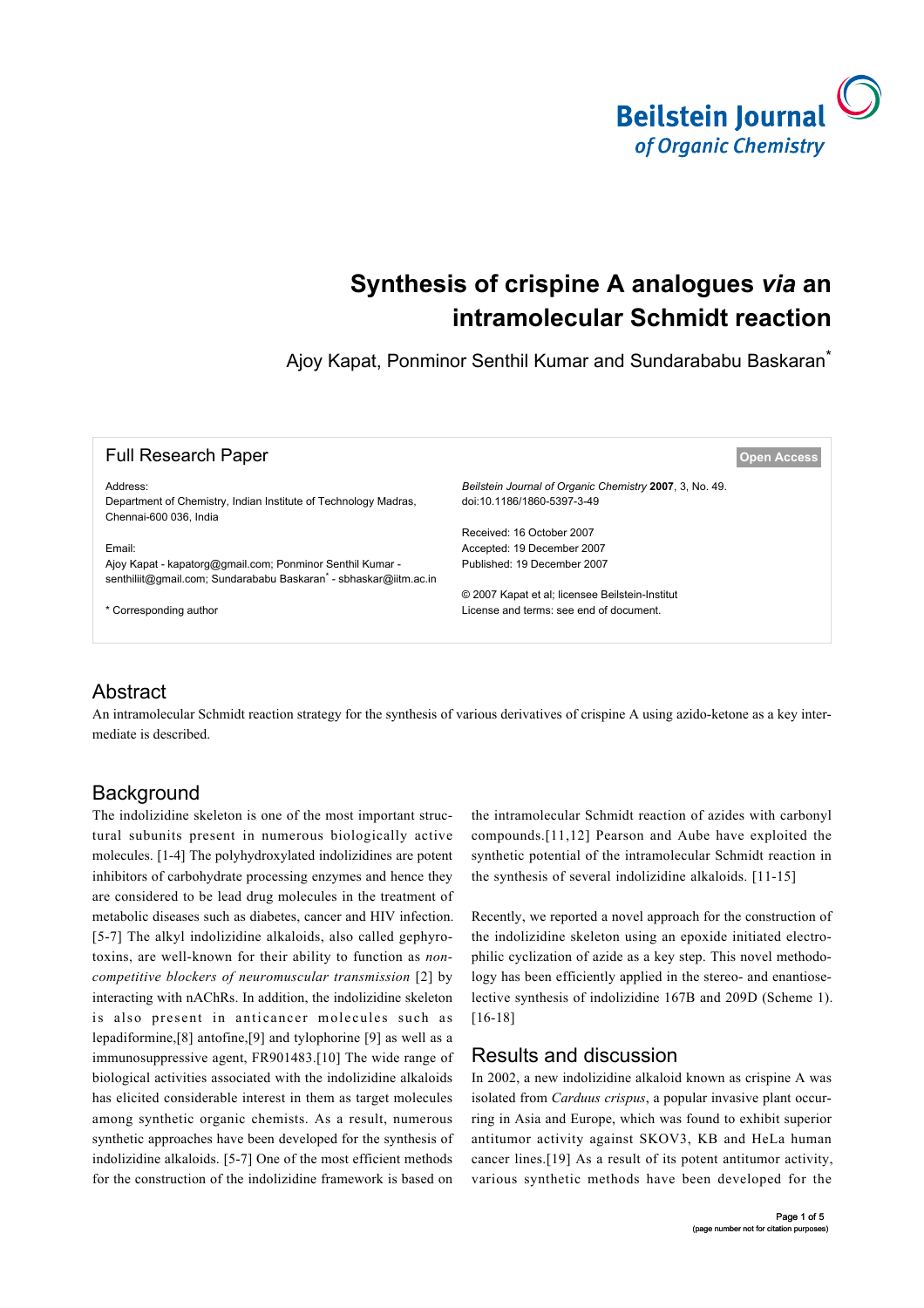<span id="page-1-0"></span>

synthesis of crispine A. [\[20-28\]](#page-3-9) Interestingly, Schell and Smith reported the first synthesis of crispine A, even before its isolation, using the *N*-chloramine rearrangement reaction as a key step.[\[25\]](#page-4-0) In order to understand the structure activity relationship (SAR) as well as to improve the efficacy of this novel anticancer agent, a flexible approach for the synthesis of various derivatives of crispine A is in great demand ([Scheme 2](#page-1-1)).

<span id="page-1-1"></span>

In 2000, Pearson reported the intramolecular Schmidt reaction based approach for the construction of benzo-fused indolizidine skeleton using azido-olefin as a key intermediate [\(Scheme 3\)](#page-1-2). In this reaction, in addition to benzo[*e*]indolizidine **A**, a minor product **B** having the basic skeleton of crispine A was isolated in 28% yield. The intramolecular Schmidt reaction of azidoolefin in the presence of triflic acid proceeds with aryl migration rather than alkyl migration resulting in the formation of benzo[*e*]indolizidine [**A**] as a major product [\(Scheme 3](#page-1-2)).[\[29\]](#page-4-1)

In this communication, we report the synthesis of crispine A analogues (**2–5**) using an intramolecular Schmidt reaction of azidoketone **6** as a key step. The azidoketone **6** can be readily

<span id="page-1-2"></span>

prepared from the β-ketoester **7**, which in turn can be synthesized from the dimethoxybenzoic acid **8** as shown in [Scheme](#page-1-3) [4](#page-1-3).[\[30\]](#page-4-2) 3,4-Dimethoxybenzoic acid (**8**) on treatment with paraformaldehyde in the presence of conc.  $H<sub>2</sub>SO<sub>4</sub>$  followed by reduction with LAH gave the corresponding diol **9** as a white crystalline solid. Diol **9** on bromination followed by nucleophilic displacement with NaCN furnished the desired dicyano

compound **10**.

<span id="page-1-3"></span>

**Scheme 4:** Retrosynthetic approach for crispine A analogues.

Treatment of dicyanide **10** with thionyl chloride in methanol gave the corresponding diester **11** as a colorless liquid in good yield. Compound **11** was then readily converted to the corresponding β-ketoester **7** *via* Dieckmann cyclization and the resultant product was purified by recrystallization using  $H_2O$ -EtOH solvent system ([Scheme 5](#page-2-0)).

Our attempts towards the alkylation of β-ketoester **7** with 1-chloro-3-iodopropane under different reaction conditions were ineffective and resulted in poor yield. In order to improve the yield of the alkylation reaction, compound **7** was protected as the corresponding ethylene ketal **12** ([Scheme 6\)](#page-2-1).

Surprisingly, alkylation of ketal-ester **12** using NaH in dry DMF proceeded smoothly even at room temperature, however it resulted in an unusual cleavage of ethylene ketal under basic conditions, leading to hydroxy vinylether **13** in 70% yield. The formation of hydroxy vinylether **13** is evident from the spectroscopic data. The presence of a sharp singlet at  $\delta_H$  5.66 (s, 1H) in <sup>1</sup>H NMR and signals corresponding to vinyl carbons ( $\delta_c$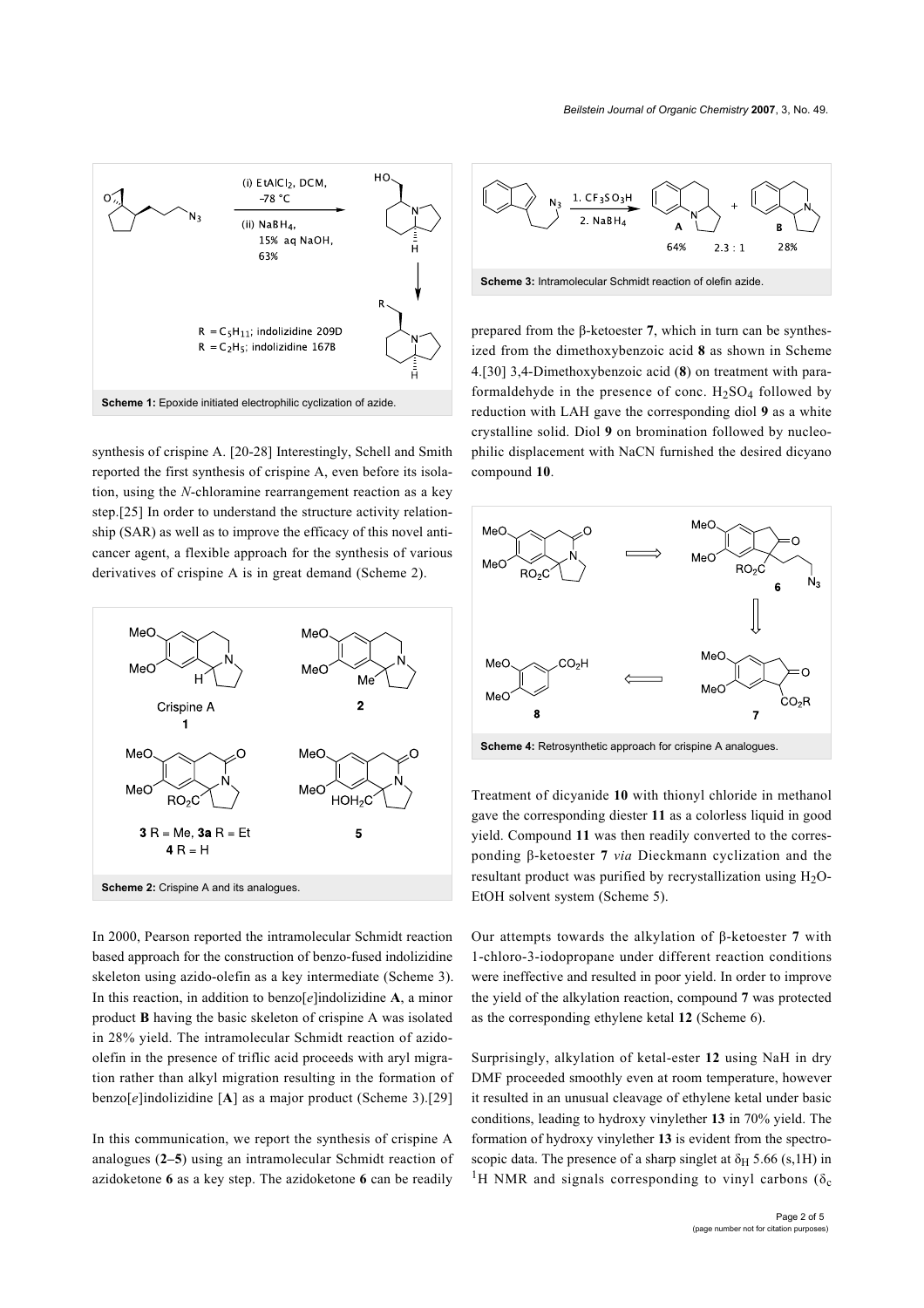<span id="page-2-0"></span>

104.28, 164.39) in  ${}^{13}$ C NMR, as well as an absorption at 3513 cm<sup>-1</sup> in IR spectrum, clearly indicate the presence of a vinylether and a free hydroxyl group in compound **13**. Reaction of hydroxy vinylether **13** with acetic anhydride yielded readily the corresponding acetate derivative **14** which further supported the formation of hydroxy vinylether under basic conditions [\(Scheme 6](#page-2-1)).

Reaction of 13 with NaN<sub>3</sub> gave the corresponding azido derivative 15 which on further treatment with DOWEX<sup>®</sup>50WX8H<sup>+</sup> in methanol under reflux conditions afforded the corresponding azido-ketone **6** in 81% yield ([Scheme 7\)](#page-2-2).

Finally, the intramolecular Schmidt reaction of azido-ketone **6** was successfully achieved using TfOH at -5 to 0°C and the resultant cyclized product, indolizidine derivative **3**, was isolated in 54% yield ([Scheme 8](#page-2-3)). Similarly, the indolizidine derivative **3a** was prepared from the dicyanide **10**.

The structure of indolizidine derivative **3** was established by 1D and 2D NMR analyses which was unambiguously further

<span id="page-2-1"></span>

<span id="page-2-2"></span>

<span id="page-2-3"></span>

confirmed by single crystal X-ray analysis ([Figure 1](#page-2-4)), on the corresponding acid derivative **4** ([Scheme 9\)](#page-3-10).

After achieving the construction of the indolizidine skeleton using the intramolecular Schmidt reaction, our next objective was to prepare various derivatives of the anti-cancer agent, crispine A, starting from the key intermediate **3**. Consequently, the ester functional group of the indolizidine derivative **3** was reduced with LAH in dry THF at 0°C to give the corresponding hydroxymethyl derivative **5**. Mesylation of **5** with mesyl

<span id="page-2-4"></span>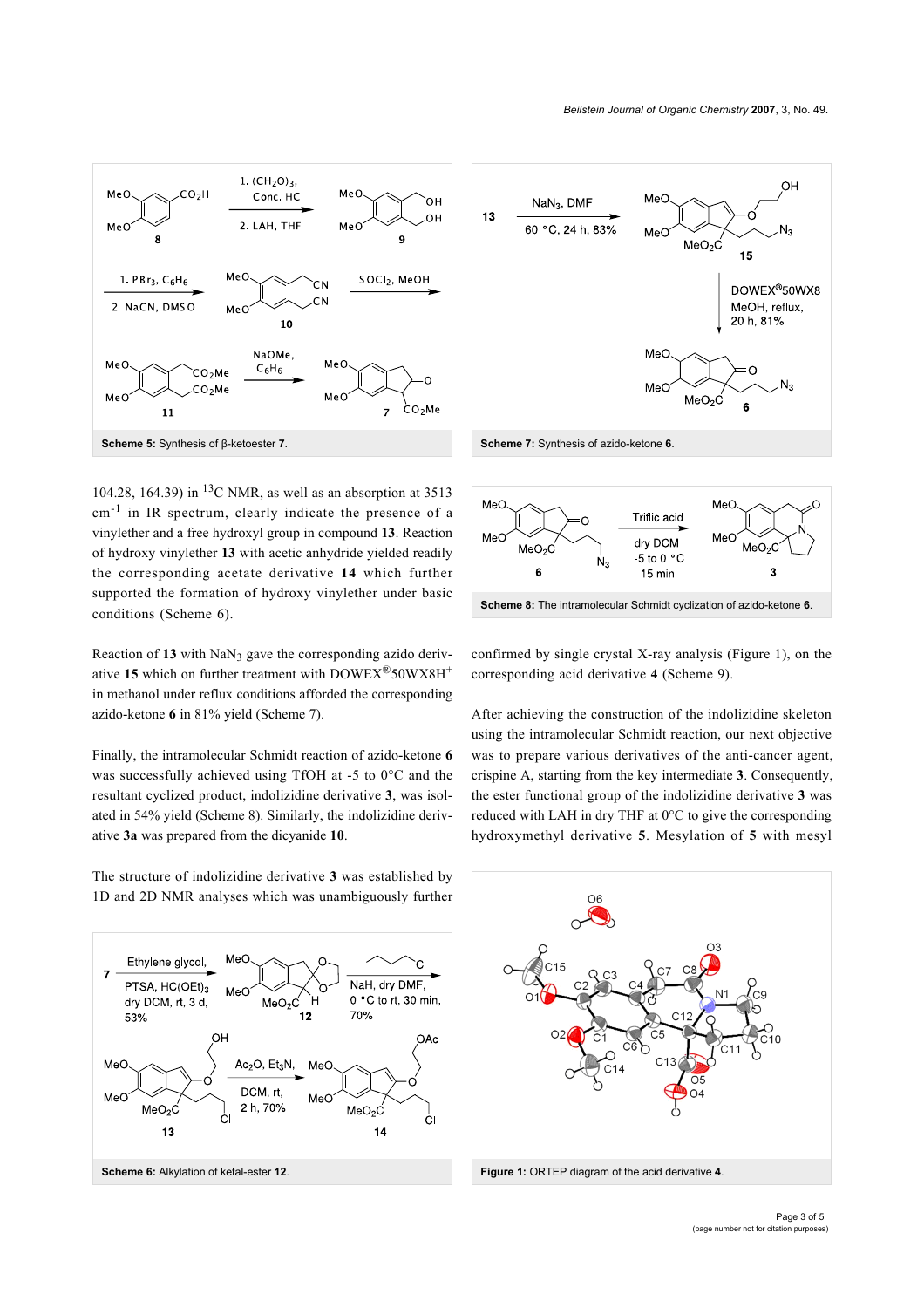<span id="page-3-10"></span>

chloride and triethylamine yielded the corresponding lactam **16** which on further exposure to LAH in the presence of conc. H2SO<sup>4</sup> [\[20\]](#page-3-9) gave the methyl analogue of crispine A (**2**) in 80% yield [\(Scheme 10\)](#page-3-11). Spectral data of compound **2** were found to be in complete agreement with the reported values.[\[26\]](#page-4-3) (See [Supporting Information File 1](#page-3-12) for full experimental data)

<span id="page-3-11"></span>

#### **Scheme 10:** Synthesis of methyl analogue of crispine A.

#### Conclusion

In conclusion, we have successfully achieved the synthesis of various derivatives of crispine A (**2–5**), starting from the azido ketone **6**, using the intramolecular Schmidt reaction as a key step. The structure of the cyclized indolizidine derivative **3** was unambiguously confirmed by single crystal X-ray analysis. Interestingly, an unusual cleavage of ethylene ketal to vinylether was observed during the alkylation of ketal-ester **12**. Since the compounds **5** and **16** are highly functionalized intermediates, they can be further exploited in the synthesis of a library of anti-cancer analogues. The structure activity relationships (SAR) and anti-cancer activities of our synthetic derivatives will be reported in due course of time.

# Supporting Information

#### <span id="page-3-12"></span>Supporting Information File 1

Experimental section. Experimental data, which includes experimental procedures and spectral data. [\[http://www.beilstein-journals.org/bjoc/content/](http://www.beilstein-journals.org/bjoc/content/supplementary/1860-5397-3-49-S1.pdf) [supplementary/1860-5397-3-49-S1.pdf\]](http://www.beilstein-journals.org/bjoc/content/supplementary/1860-5397-3-49-S1.pdf)

#### **Acknowledaments**

We thank DST (New Delhi) for financial support and the DST-FIST program for NMR facility. P.S.K (SRF) thanks CSIR (New Delhi) for a research fellowship.

#### References

- <span id="page-3-0"></span>1. Daly, J. W. *J. Nat. Prod.* **1998,** *61,* 162–172. [doi:10.1021/np970460e](http://dx.doi.org/doi:10.1021/np970460e)
- <span id="page-3-2"></span>2. Daly, J. W.; Sande, T. F. In *Alkaloids: Chemical and Biological Perspectives;* Pelletier, S. W., Ed.; Wiley: New York, 1986; Vol. 4, Chanter 1
- 3. Aronstam, R. S.; Daly, J. W.; Spande, T. F.; Narayanan, T. K.; Albuquerque, E. X. *Neurochem. Res.* **1986,** *11,* 1227–1240. [doi:10.1007/BF00965950](http://dx.doi.org/doi:10.1007/BF00965950)
- 4. Michael, J. P. In *The Alkaloids: Chemistry and Pharmacology;* Cordell, G. A., Ed.; Academic Press: New York, 2001; Vol. 55, pp 91 ff.
- <span id="page-3-1"></span>5. Michael, J. P. *Nat. Prod. Rep.* **2005,** *22,* 603–626. [doi:10.1039/](http://dx.doi.org/doi:10.1039/b413748p) [b413748p](http://dx.doi.org/doi:10.1039/b413748p)
- 6. Michael, J. P. *Nat. Prod. Rep.* **2004,** *21,* 625–649. [doi:10.1039/](http://dx.doi.org/doi:10.1039/b310689f) [b310689f](http://dx.doi.org/doi:10.1039/b310689f)
- 7. Michael, J. P. *Nat. Prod. Rep.* **2002,** *19,* 719–741. [doi:10.1039/](http://dx.doi.org/doi:10.1039/b104969k) [b104969k](http://dx.doi.org/doi:10.1039/b104969k)
- <span id="page-3-3"></span>8. Sauviat, M.-P.; Vercauteren, J.; Grimaud, N.; Jugé, M.; Nabil, M.; Petit, J.-Y.; Biard, J. F. *J. Nat. Prod.* **2006,** *69,* 558–562. [doi:10.1021/](http://dx.doi.org/doi:10.1021/np050215s) [np050215s](http://dx.doi.org/doi:10.1021/np050215s)
- <span id="page-3-4"></span>9. Fu, Y.; Lee, S. K.; Min, H.-Y.; Lee, T.; Lee, J.; Cheng, M.; Kim, S. *Bioorg. Med. Chem. Lett.* **2007,** *17,* 97–100. [doi:10.1016/](http://dx.doi.org/doi:10.1016/j.bmcl.2006.09.080) [j.bmcl.2006.09.080](http://dx.doi.org/doi:10.1016/j.bmcl.2006.09.080)
- <span id="page-3-5"></span>10.Sakamoto, K.; Tsujii, E.; Abe, F.; Nakanishi, T.; Yamashita, M.; Shigematsu, N.; Izumi, S.; Okuhara, M. *J. Antibiot.* **1996,** *49,* 37–44.
- <span id="page-3-6"></span>11. Lang, S.; Murphy, J. A. *Chem. Soc. Rev.* **2006,** *35,* 146–156. [doi:10.1039/b505080d](http://dx.doi.org/doi:10.1039/b505080d)
- 12. Nyfeler, E.; Renaud, P. *Chimia* **2006,** *60,* 276–284. [doi:10.2533/](http://dx.doi.org/doi:10.2533/000942906777674714) [000942906777674714](http://dx.doi.org/doi:10.2533/000942906777674714)
- 13.Wrobleski, A.; Sahasrabudhe, K.; Aube, J. *J. Am. Chem. Soc.* **2004,** *126,* 5475–5481. [doi:10.1021/ja0320018](http://dx.doi.org/doi:10.1021/ja0320018) And references cited therein.
- 14.Pearson, W. H.; Hutta, D. A.; Fang, W. *J. Org. Chem.* **2000,** *65,* 8326–8332. [doi:10.1021/jo001181q](http://dx.doi.org/doi:10.1021/jo001181q)
- 15.Pearson, W. H.; Walavalkar, R. *Tetrahedron* **2001,** *57,* 5081–5089. [doi:10.1016/S0040-4020\(01\)00353-2](http://dx.doi.org/doi:10.1016/S0040-4020(01)00353-2)
- <span id="page-3-7"></span>16. Reddy, P. G.; Varghese, B.; Baskaran, S. *Org. Lett.* **2003,** *5,* 583–585. [doi:10.1021/ol027563v](http://dx.doi.org/doi:10.1021/ol027563v)
- 17. Reddy, P. G.; Baskaran, S. *J. Org. Chem.* **2004,** *69,* 3093–3101. [doi:10.1021/jo035258x](http://dx.doi.org/doi:10.1021/jo035258x)
- 18. Reddy, P. G.; Sankar, M. G.; Baskaran, S. *Tetrahedron Lett.* **2005,** *46,* 4559–4561. [doi:10.1016/j.tetlet.2005.05.008](http://dx.doi.org/doi:10.1016/j.tetlet.2005.05.008)
- <span id="page-3-8"></span>19.Zhang, Q.; Tu, G.; Zhao, Y.; Cheng, T. *Tetrahedron* **2002,** *58,* 6795–6798. [doi:10.1016/S0040-4020\(02\)00792-5](http://dx.doi.org/doi:10.1016/S0040-4020(02)00792-5)
- <span id="page-3-9"></span>20.King, F. D. *Tetrahedron* **2007,** *63,* 2053–2056. [doi:10.1016/](http://dx.doi.org/doi:10.1016/j.tet.2006.12.041) [j.tet.2006.12.041](http://dx.doi.org/doi:10.1016/j.tet.2006.12.041)
- 21.Bailey, K. R.; Ellis, A. J.; Reiss, R.; Snape, T. J.; Turner, N. J. *Chem. Commun.* **2007,** 3640–3642. [doi:10.1039/b710456a](http://dx.doi.org/doi:10.1039/b710456a)
- 22.Szawkało, J.; Zawadzka, A.; Wojtasiewicz, K.; Leniewski, A.; Drabowicz, J.; Czarnocki, Z. *Tetrahedron: Asymmetry* **2005,** *16,* 3619–3621. [doi:10.1016/j.tetasy.2005.10.007](http://dx.doi.org/doi:10.1016/j.tetasy.2005.10.007)
- 23.Knölker, H.-J.; Agarwal, S. *Tetrahedron Lett.* **2005,** *46,* 1173–1175. [doi:10.1016/j.tetlet.2004.12.066](http://dx.doi.org/doi:10.1016/j.tetlet.2004.12.066)
- 24.Orito, K.; Matsuzaki, T.; Suginome, H. *Heterocycles* **1988,** *27,* 2403–2412.